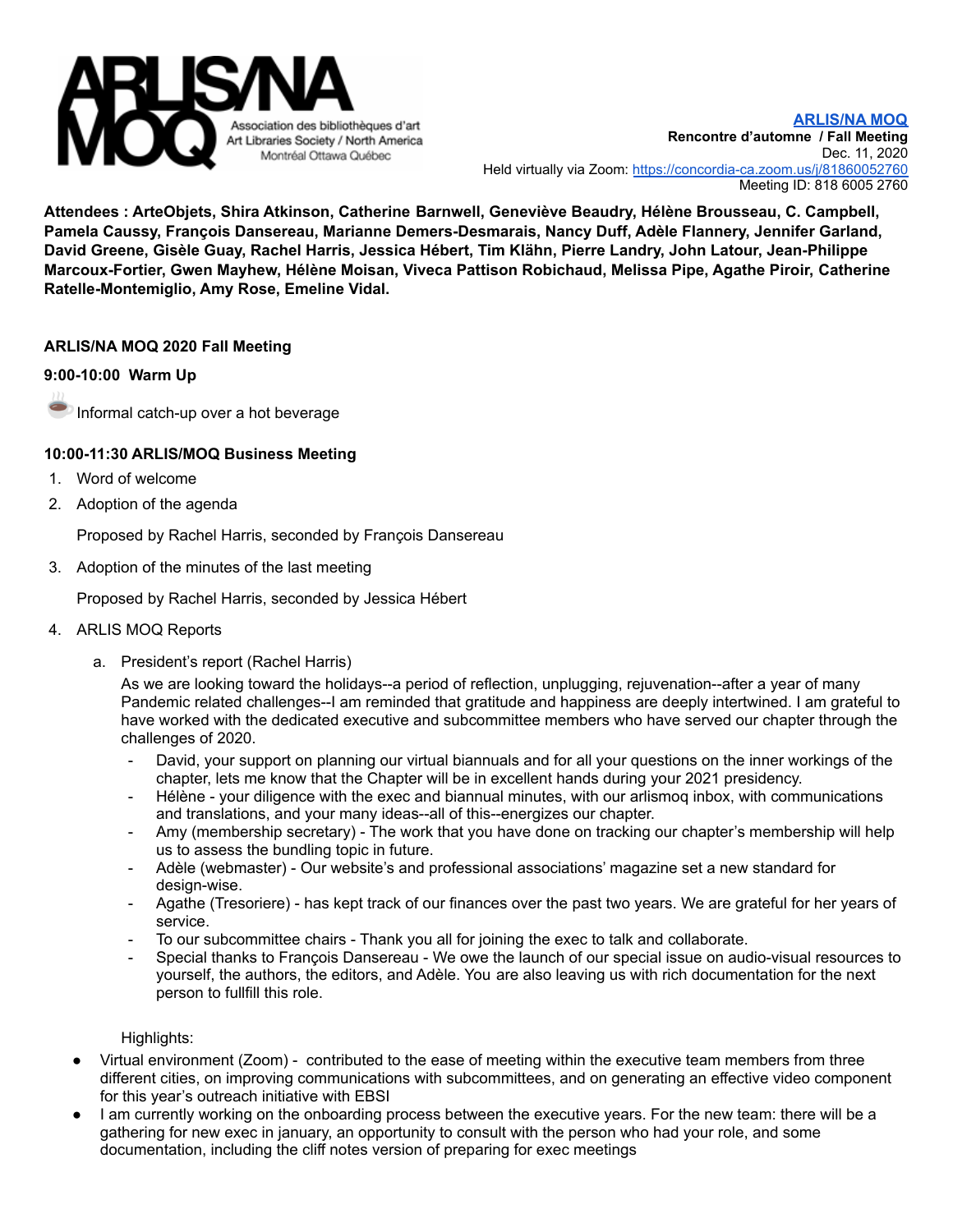

Diversity, Equity, Inclusion task force: the pressing issue of anti-racism initiatives came up during our exec meetings, our first biannual, and with ARLIS/NA. Because these issues cannot be solved overnight, I would like to propose spearheading a DEI task force in 2021. If you are interested get in contact with me.

Looking back to 2019 when I raised my hand in interest for the VP role within our chapter, good things came of the leadership role and collaborative team dynamic. Getting involved is something that I recommend.

b. Vice-President's report (David Greene) Hello everyone/bonjour tout le monde!

Needless to say, 2020 has presented unique challenges touching on virtually all aspects of life, and the operations of ARLIS-MOQ were of course significantly impacted. While we unfortunately couldn't carry on with our usual business and while it was difficult to miss out on our usual in-person activities, there were also opportunities which arose.

Our first-ever virtual meeting was a success, demonstrating not only how easily we can connect over long distances when necessary but that it's possible to use technology to link up with neighbouring chapters as we did with ARLIS Ontario. Conceiving this new online meeting format from scratch was not easy, but now that we've had our first runs-through it will be much smoother in future. It seems to me that what we've learned will help us to incorporate digital elements into even our future physical meetings if desirable, which is of course great for a chapter spread out over three cities.

The new situation also gave us an opportunity to reflect and refresh: we amended bylaws in ways that we hope will facilitate communication within our chapter by creating a webmaster executive position and inviting committee leads to our executive meetings, for example. We've taken the time to reflect on knowledge transfer across successive executive committees, and have been energized by this year's social movements to reflect on our chapter's relationship to diversity, equity and inclusion - something we hope to further examine and improve upon with the establishment of a new committee.

At the risk of cliché, I want to say that it's truly an honour and a privilege to be chapter president for 2021. There are certainly challenges ahead in the New Year. We can only hope that we will be able to meet as a chapter in person in at least some capacity in the latter half of the year, but it of course remains to be seen. In any case, flexibility will once again be necessary, though I do have one clear advantage this time around. Unlike last year, I can at the very least be certain of one thing: that there will be uncertainty! I plan to engage the chapter to see what's been working for them as far as our virtual events have been going and to make sure that we can provide exciting and meaningful engagement opportunities for our members in whatever form the universe allows them to take. I'm also very much looking forward to supporting the 2021 conference planning committee in the lead-up to and execution of this exciting event.

To wrap up, I just want to say that meeting this year's challenges was made much easier because of our team of wonderful colleagues on all of our committees, and I want to thank everyone for their support and dedication in such unique circumstances. In particular, our outgoing Chapter President, Rachel Harris, who we've just heard from, has been tireless in her work to keep chapter business running in spite of all the challenges this year has thrown at us and deserves recognition for her success in doing so.

That about does it for me. I look forward to working with you all next year - until then, enjoy your well-deserved holiday break!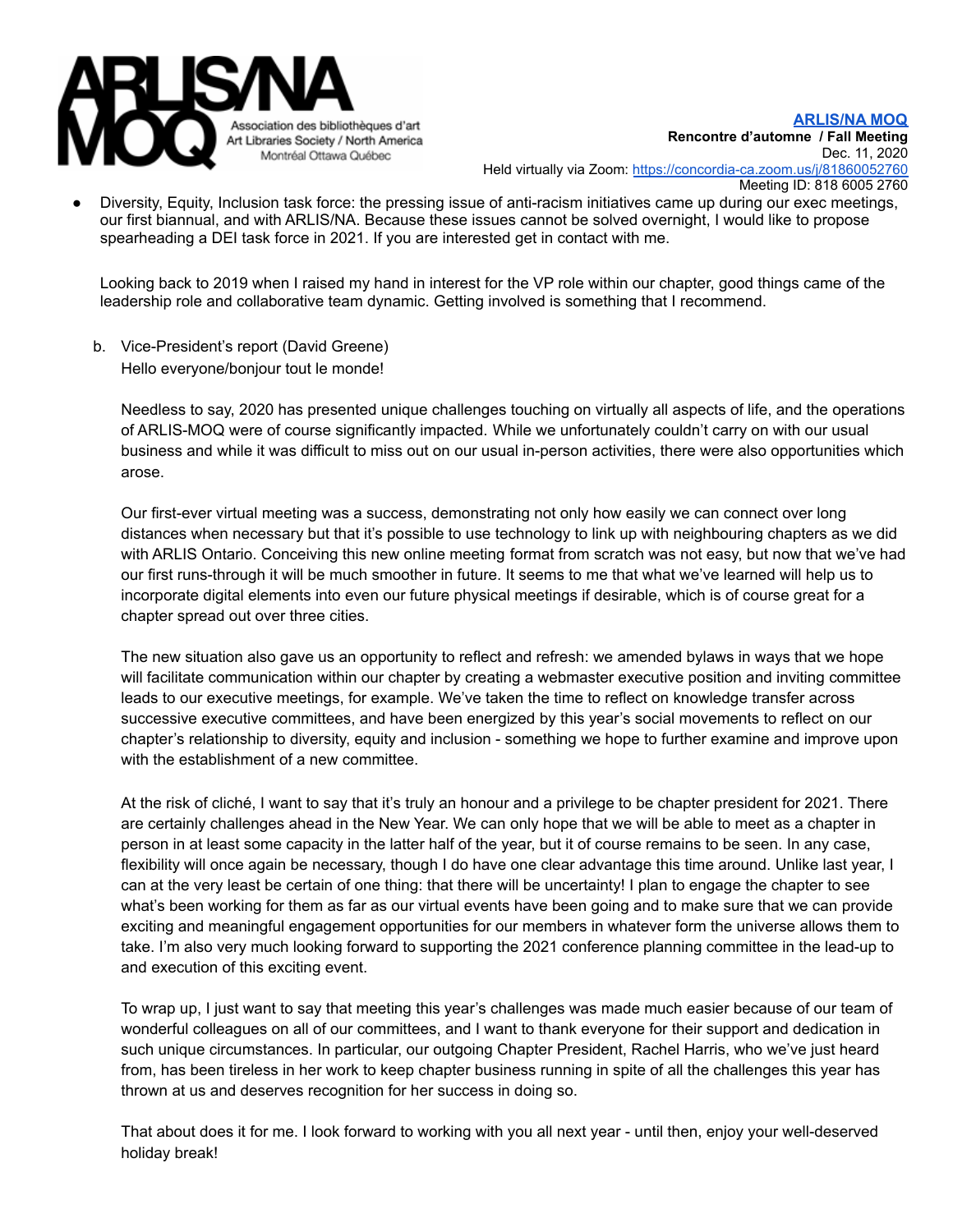

## c. Membership Secretary's report (Amy Rose)

The number of members I reported at the Spring meeting in August remained unchanged - for 2020 we had a total of 34 members, 29 of which were renewals and 5 new members. For 2019, our total membership stood at 45 members.

I am pleased to report that as of December 10th, we have had 7 people pay their fees for 2021: 6 renewals, and one new member.

In terms of outreach, I contacted a faculty member in the University of Ottawa School of Information Studies to inquire if they have a career fair like they do at EBSI. Unfortunately they do not, but she agreed to promote our association with the students and other professors.

d. Treasurer's report (Agathe Piroir)

Not many transactions for this year, except for the donation at St. Louis for the conference.

If all our grants would be offered, the revenues amount would be lower than the one for the expenses. Since we haven't given all of them in the last years, it is not a urgent issue. The impact of the bundle should be considered in the matter.

| <b>OPENING SOLDE / BALANCE</b>             | le 01 août                                                    |    | \$3,434.72 |                       |
|--------------------------------------------|---------------------------------------------------------------|----|------------|-----------------------|
| DÉPÔTS / Revenues                          |                                                               |    |            |                       |
|                                            | Adhésion/Membership                                           | \$ | 164.00     |                       |
|                                            | Inscription/Registration                                      | \$ |            |                       |
|                                            | Dons/Donations                                                | \$ |            |                       |
|                                            | Projet ponctuel/Special project                               |    |            |                       |
| DÉPÔT TOTAL / Total Revenues               |                                                               | \$ | 164.00     |                       |
|                                            |                                                               |    |            |                       |
| <b>RETRAITS / Expenses</b>                 |                                                               |    |            |                       |
|                                            | Bourses/Awards - Michelle Gauthier                            | \$ |            |                       |
|                                            | Contributions ARLIS/NA                                        | Ś  |            | 100.00 Don à St-Louis |
|                                            | Dépenses /Activities expenditures<br>Meetings: Spring 2019 QC | \$ |            |                       |
|                                            | Site web/Web hosting                                          |    |            |                       |
|                                            | Frais Mensuels /Banking & Paypal Fees                         | \$ | 23.41      |                       |
| <b>TOTAL DES RETRAITS / Total Expenses</b> |                                                               | \$ | 123.41     |                       |
|                                            |                                                               |    |            |                       |
| <b>CLOSING SOLDE / BALANCE</b>             | 4. Preside                                                    | Ś. | 3,475.31   |                       |
| Agathe Piroir, trésorier/treasurer         |                                                               |    |            |                       |

#### ARLIS/NA MOQ - Rapport Trésorier Du 01 août au 01 décembre 2020

e. Secretary's report (Hélène Moisan)

Since my last report in August, most of my work has been focused on helping my colleagues of the executive committee. I have also had the pleasure of participating in a virtual meeting with the EBSI students in the company of Adèle. I have started a reflection about a workplace promotion kit that I will present later in the meeting.

- f. Committee reports
	- i. MOQDOC Editorial Committee (François Dansereau)

The activities of the MOQDOC Editorial Committee have been focused on the preparation of the issue "New Horizons in Audio and Visual Collections". I wish to thank the collaborators who helped proofread the texts. I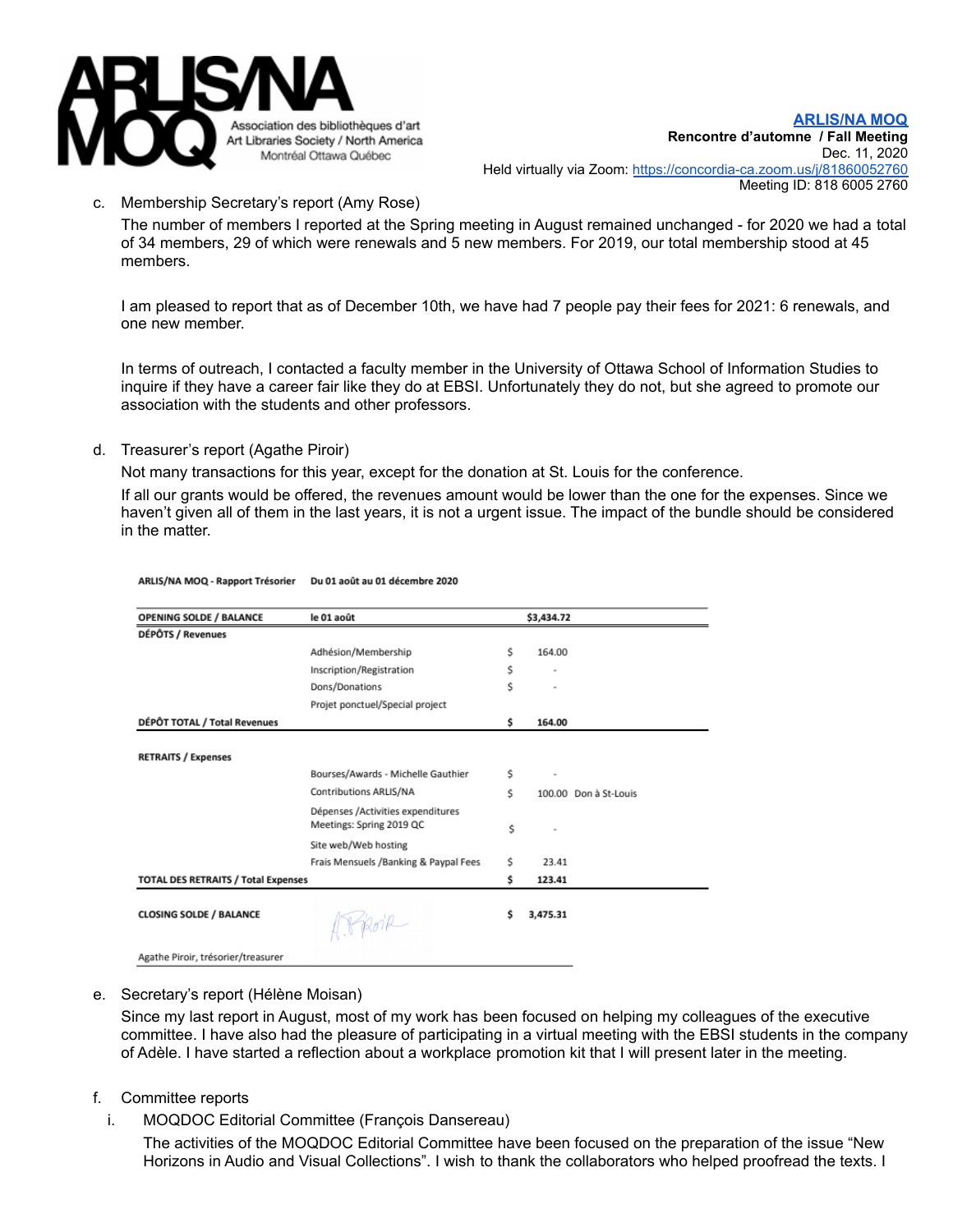

also wish to highlight Adèle Flannery's help in exploring the different possibilities of our virtual platform, to allow a dynamic reading of the texts included in the MOQDOC.

An important point about special issues is the value associated with specific themes and the possibility to directly target potential authors. This kind of publication allows us to assemble relevant subjects and highlight innovative activities, practices and perspectives that show the dynamism of the information science professionals.

The editorial committee, with the contribution of Adèle, tidied the different texts that hadn't already been transferred on the new website. Adèle creates modules for stand-alone text, whether they concern chapter news, summaries of biannual meetings, retirement or funeral announcements, invitations, etc. A thank you to the webmaster who organised all this.

The editorial committee has written a task description for the role of editor of the MOQDOC. This document explains the different responsibilities of the editor. It would be ideal if more than a person would manage the publication and stand-alone texts. It is also suggested that a committee of more than a person be created.

I will stay available to help with the transition and information sharing, but today's report is my last as the editor of the MOQDOC. I thank the persons who have revised texts and, above all, I wish to thank Adèle Flannery, Simon Baril, David Green, Mathieu Pomerleau and Rachel Harris who supported me during the last two years. Je remercie les personnes qui ont contribué à la révision de textes et, surtout, je tiens à remercier Adèle Flannery, Simon Baril, David Greene, Mathieu Pomerleau et Rachel Harris qui m'ont épaulé dans les deux dernières années. I hope the base created in the last years will allow the development of the publication.

ii. Professional Development Committee (Hélène Brousseau and Danielle Léger)

The committee will launch the call for candidates for the Marilyn Berger (student grant, 37,50\$US) and Daphné Dufresne (regular grant, 112,50\$US) grants. The call will be sent in concordance with the decision that will be taken later in the meeting about the process for application.

As a result of the 2019 proposal to give the Michelle Gauthier travel grant every two year instead of yearly, we will not be offering the grant this year. It will be offered, if the sanitary measures allow it, in 2021 for the 2022 Chicago congress.

iii. Nomination Committee (Jessica Hébert on behalf of Pamela Caussy)

The Nomination Committee has two positions to fill for the executive committee of 2021 :

- vice-president
- treasurer

After a call for nomination and a few solicitation messages, two people have submitted an application : Vice-president : *John Latour, Teaching & Research Librarian – Fine Arts, Concordia University Library* I've been a member of ARLIS/NA MOQ since I was in Library school in the mid-1990s, and have always *appreciated its value to the Montreal, Ottawa and Quebec communities of art information professionals. I first* served on the Executive as its Secretary in 2006, then as Vice-President in 2010, and then as President in 2011. I've greatly benefited from these experiences and from my membership to the Chapter as a whole; and I believe the time is right for me to give back to the Chapter. For these reasons, I'd like to be considered for the *Vice-President position in 2021*.

Trésorière : *Geneviève Beaudry - archiviste. Membre d'ARLIS MOQ. Violoniste professionnelle de carrière,* Geneviève a travaillé au sein de la plupart des orchestres québécois. Le travail autonome l'a amené à se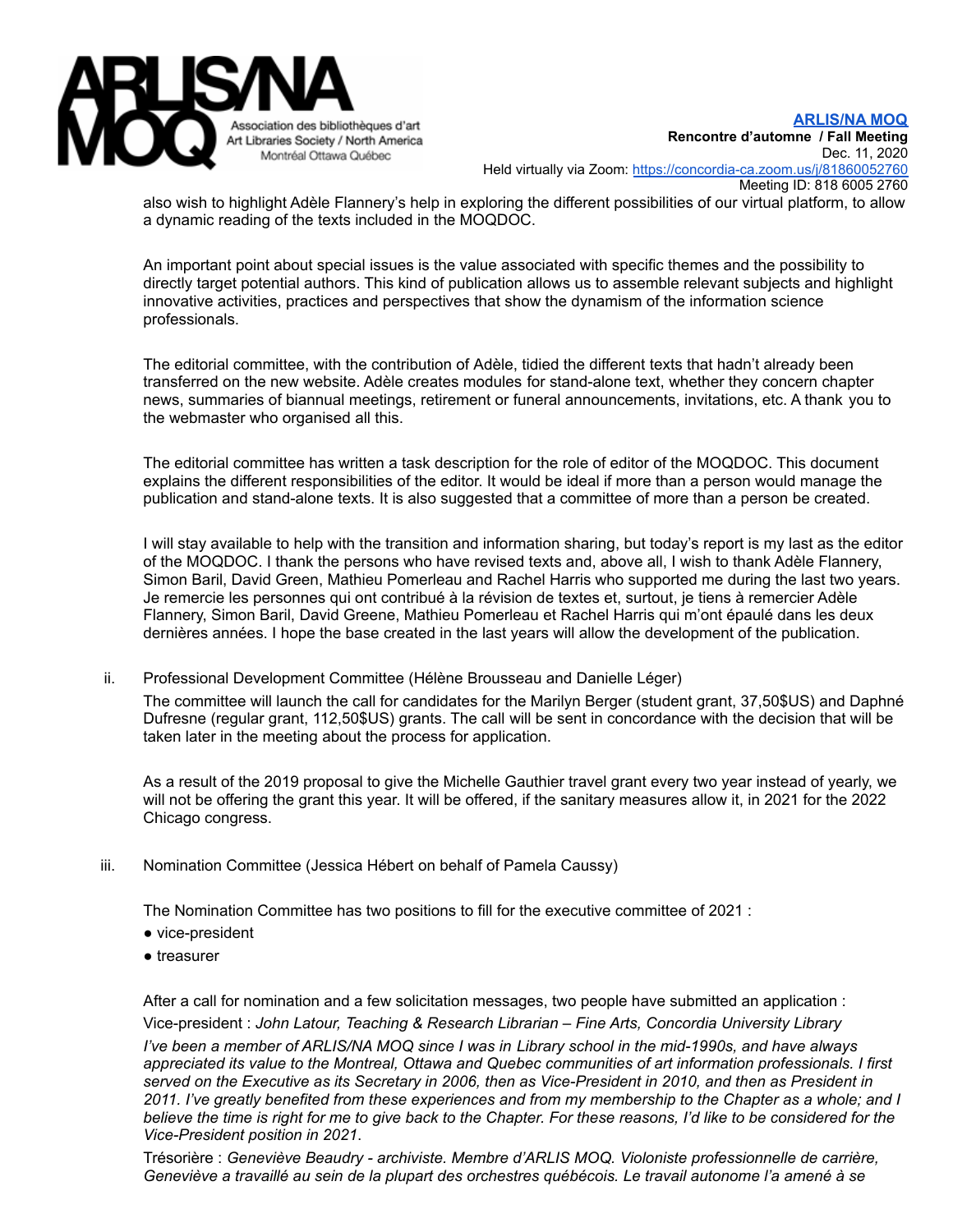

**[ARLIS/NA](http://www.arlismoq.ca) MOQ Rencontre d'automne / Fall Meeting**

Dec. 11, 2020

Held virtually via Zoom: <https://concordia-ca.zoom.us/j/81860052760> Meeting ID: 818 6005 2760

produire tant à l'orchestre qu'en petits ensembles; elle a aussi été active en tant qu'enseignante. Elle a entamé *ses études en sciences de l'Information en 2016, tout en continuant de se produire en concert, notamment avec l'orchestre des Grands Ballets Canadiens dont elle est le premier violon-solo. Depuis l'obtention de son* diplôme en sciences de l'information à l'été 2019, elle a obtenu plusieurs contrats en milieu universitaire. À titre *d'archiviste à la bibliothèque de la faculté de musique de l'Université de Montréal, elle a procédé au prétraitement et à l'inventaire des archives de critique musical Claude Gingras. Elle a ensuite occupé les fonctions de bibliothécaire-archiviste à la bibliothèque de l'Université McGill, section des livres rares et* collections spécialisées, contribuant à la rédaction et à la mise en ligne d'instruments de recherche dans le *catalogue AtoM, procédant à la mise aux normes RDDA de nombreux inventaires au format obsolète. Plus* récemment, toujours à McGill, elle a entrepris le traitement du fonds de la syndicaliste et féministe Madeleine *Parent.*

5. Vote in and welcoming of new executive and sub-committee members

The two proposed candidates for the roles of vice-president (John Latour) and treasurer (Geneviève Beaudry) are voted

by majority by the members of the chapters present. If there is interest for the editor's mandate, please write to David

Greene.

The Nomination committee wishes to sincerely thank the executive committee of 2020 for their efforts and services all along the year, especially in the context of the pandemic which has had major consequences on our personal and professional lives. Thanks to our president Rachel Harris and to our Treasurer Agathe Piroir for her many years of service in our chapter.

The new executive committee of ARLIS MOQ 2021 will be has follow: President : David Greene Vice-president : John Latour Treasurer : Geneviève Beaudry Secretary : Hélène Moisan Membership Secretary : Amy Rose ARLIS/Canada Representative : Rachel Harris

6. ARLIS/NA Representative's report (Simon Barry)

Postponed point

7. ARLIS/NA 2021 Conference News (John Latour)

The committee responsible for planning the 2021 ARLIS/NA conference includes Jennifer Garland, Adèle Flannery, Viveca Pattison-Robichaud, Pierre Landry and myself. We meet 6 times a month, and the planning is going very well.

The theme of the conference is Convergence = Collaboration + Créativité and we recently announced the Call for Proposals on the ARLIS listserv. If you missed it, you can find it on our conference website (arlismoq.ca/arlis-2021). We encourage anyone who is interested to submit a proposal for a presentation. The deadline to apply is January 12, 2021, and you can find more details about the proposal process on the website.

The exact dates and location of the conference have not yet been announced as we are waiting for approval from the ARLIS/NA Board - which should come soon.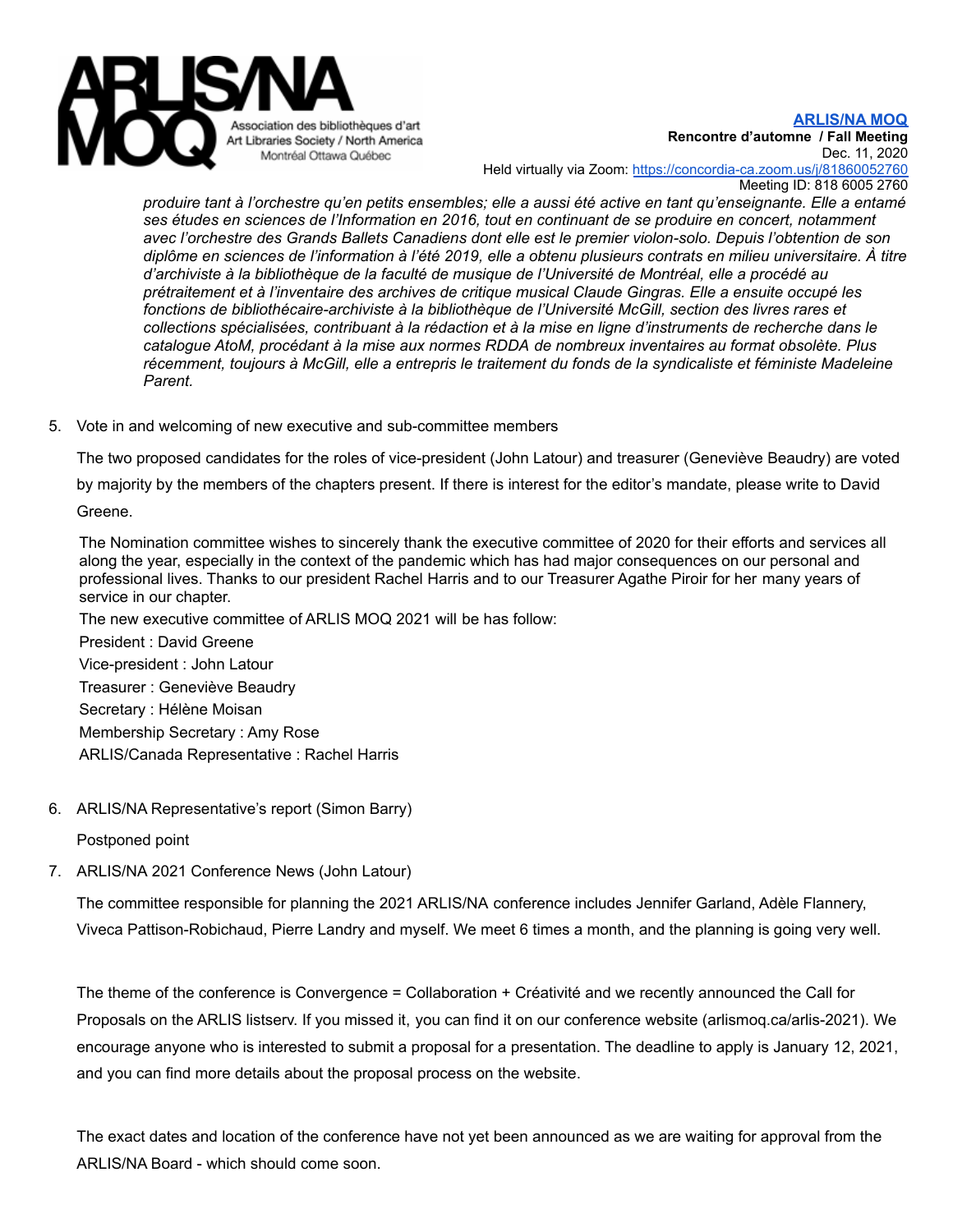

As ARLIS/NA MOQ is the host Chapter, and because many of you have offered to volunteer at the conference, we would like to share some confidential information with you today – but we ask that we keep it amongst ourselves until the ARLIS/NA Board makes it official (as they are still in discussion with the hotel that was selected as our conference venue).

The conference will take place from May 11 to May 13, 2021. Due to the ongoing pandemic, the conference will be 100% virtual. The 3-day event will also include some activities that will take place before the start of the conference. More details will be forthcoming soon. Again, we appreciate your discretion for the time being.

In the meantime, the Montreal conference committee is happy to answer any questions we can; and we look forward to seeing you again in May 2021.

## Questions :

- Marianne Demers-Desmarais: how to be a volunteer? Most of the official roles have already been given, but elements still have to be determined. If people are available for the event, or have ideas to share, they can contact the committee.
- Rachel Harris: colleagues from the Ontario chapter had mentioned being interested to help. They haven't been contacted yet, since the details about the event aren't official yet.
- 8. Discussions & Varia
	- a. MOQDOC launch of special issue (François Dansereau and Adèle Flannery)

The special issue is almost completed. An email will be sent to the members of the listserv to inform them about the publication, which contains five texts. Thanks to the authors, and salutation to the ones present with us today (Catherine Barnwell and Melissa Pipe). The subject of the issue is about the physical spaces as a learning technology and the management of audio-visual collections, including notions of access and discovery. [Link](http://moqdoc.arlismoq.ca/2020_encounters_rencontres/) to [issue](http://moqdoc.arlismoq.ca/2020_encounters_rencontres/) here.

b. DEI Task Force and transition plan (Rachel Harris)

A conversation was held at the parent level to know what the chapters are doing. We want to propose to launch a diversity-equity-inclusion task force to discuss the issue

- Adèle Flannery : It would be a good way to bring ideas from the parent chapter and discuss on how to apply it locally, or the other way around. It is an important subject, and a good way to react to the Black Lives Matter movement.
- François Dansereau : Does ARLIS NA have indications or guides about these questions? a survey has been done, it is up to the chapters to see what they want to do, what is appropriate for their members.
- Geneviève Beaudry : Changing things is a daily task. We should discuss it every time we need, as an ongoing brainstorm.
- Jessica Hébert : At the parent level, a survey (and resources list) was also sent to the divisions and special interest groups. Seconds that we should talk about it at every meeting to have a critical reflection and fuel action. We need to act in our community, at our level.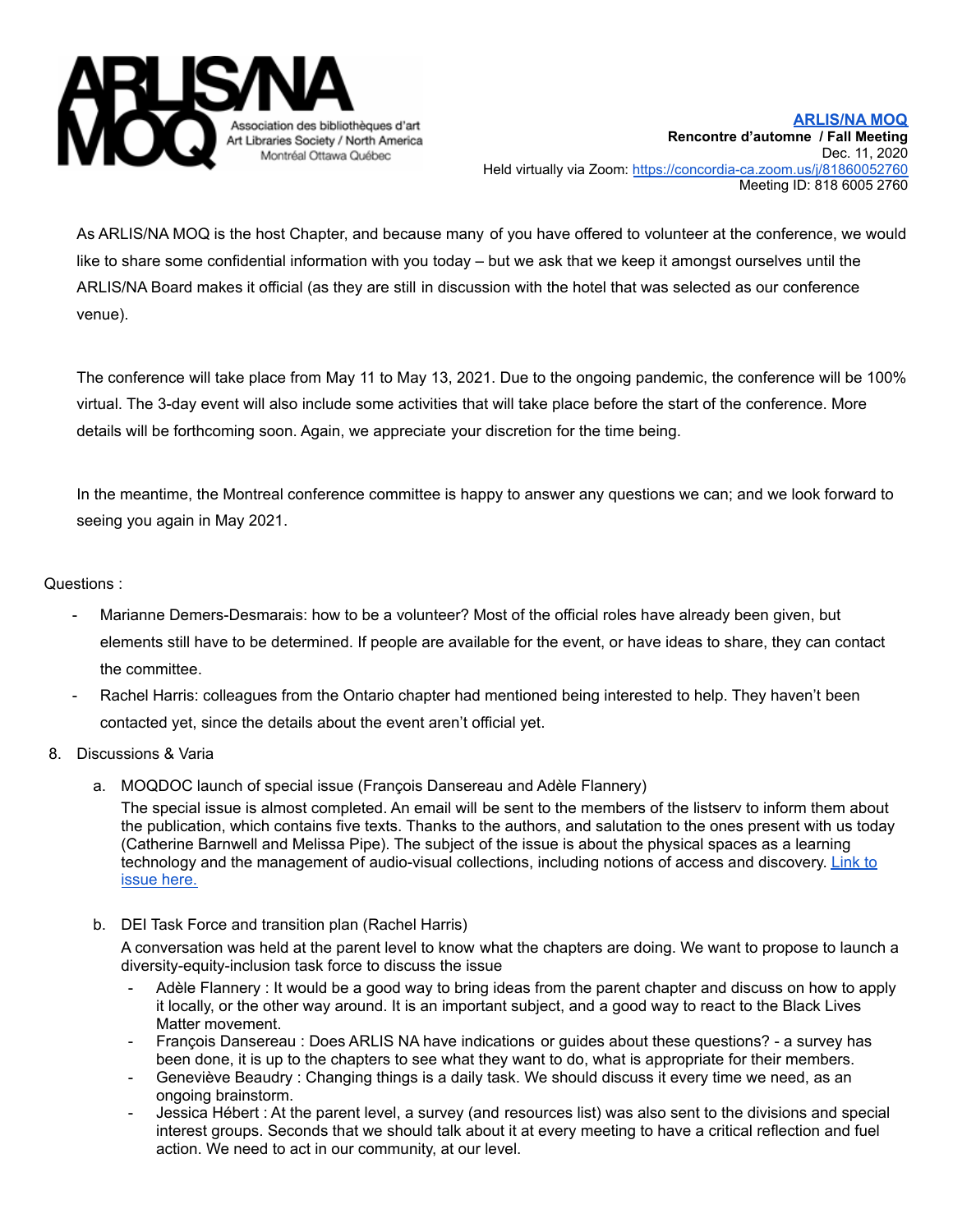

**[ARLIS/NA](http://www.arlismoq.ca) MOQ Rencontre d'automne / Fall Meeting** Dec. 11, 2020

Held virtually via Zoom: <https://concordia-ca.zoom.us/j/81860052760>

- Meeting ID: 818 6005 2760
- David Greene : What form would it take, on a practical level? Adèle suggests adding a part on the "what do we do" on the website, a tab to add information when we create something.
- Rachel Harris proposes to initiate the discussion and see later if we wish to create a subcommittee. Seconded by Geneviève Beaudry.
- c. Outreach package (Hélène Moisan)

A wish to bring back an idea already proposed in the last years: an outreach package for our workplace. The format would be focused on virtual sharing. The idea would be to present what is going on in the association during a year, but also the variety of professionals that are members. The discussions we had during the welcome portion this morning has allowed us to see the interest around the career's beginning and motivation of everybody. These stories could be used to adapt already existing tools to approach other publics, such as the video presented to the students at EBSI. If you have propositions or if you wish to take part in the creation, please let me know at the gmail address of ARLIS MOQ.

- Geneviève Beaudry : We should keep the video format used at EBSI. A link to click is more used than a PDF.
- David Greene : Would we send it out, or have it on a page of the website? Adèle suggests we create a page "how to recruit" that could be private.
- François Dansereau : question about the Twitter account, which isn't active anymore. Should we reactivate it? Could be useful for the MOQDOC. Jessica Hébert explains that it was created in 2017 to support BAnQ.
- d. Raffle (Hélène Brousseau)

There have been many years without candidates for the admission grants. For the moment, participants must write a letter and send a resume, which is maybe too much for a 50\$ and 150\$ grant. During the meeting with the executive committee, it was proposed that a form could be used to simplify. The admission conditions would be the same, but the changes would replace the resume and letter by an auto evaluation in the form, in which every element check (member, participation, no access to financial support, precarious situation) is worth one more chance in a raffle. The link would be sent to listserv of information science schools. It could be tested in 2021 and evaluated. This process would not be used for the travel grant, for which a letter will still be needed.

- Jessica Hébert : It is a good idea, could bring more people to ask for a membership.
- John Latour : What is the barrier to people applying? Complexity, visibility?
- François Dansereau : the outreach package could help for visibility.
- Rachel Harris: Will reduce the labor. We should add a question "what kind of help for professional development would you appreciate?"
- e. ARLIS/MOQ Archives (Amy Rose)

We have had discussions about where the ARLIS MOQ archives are. The majority is located at the National Gallery, but there might be pockets elsewhere. If you have something, let us know.

- Paméla Caussy : the transfert from the CCA to the National Gallery was completed by Renata, there shouldn't be anything left there.
- Hélène Brousseau : Has some stuff about the Professional Development Committee.
- f. Photo Op / Ajournement / Adjournment

Adjournment at 11h42, proposed by Rachel Harris, seconded by Geneviève Beaudry.

## **11:30 – 13:00 - Unplug!**

Members are encouraged to step away from screens and electronic devices in the afternoon.

**14:00 – 14:45 – (Optional) ARLIS/NA's "Committee [Membership](https://zoom.us/meeting/register/tJ0tf-iqrTksGNe4QgcKPrioMVnBmui3KiDW) Information Session"**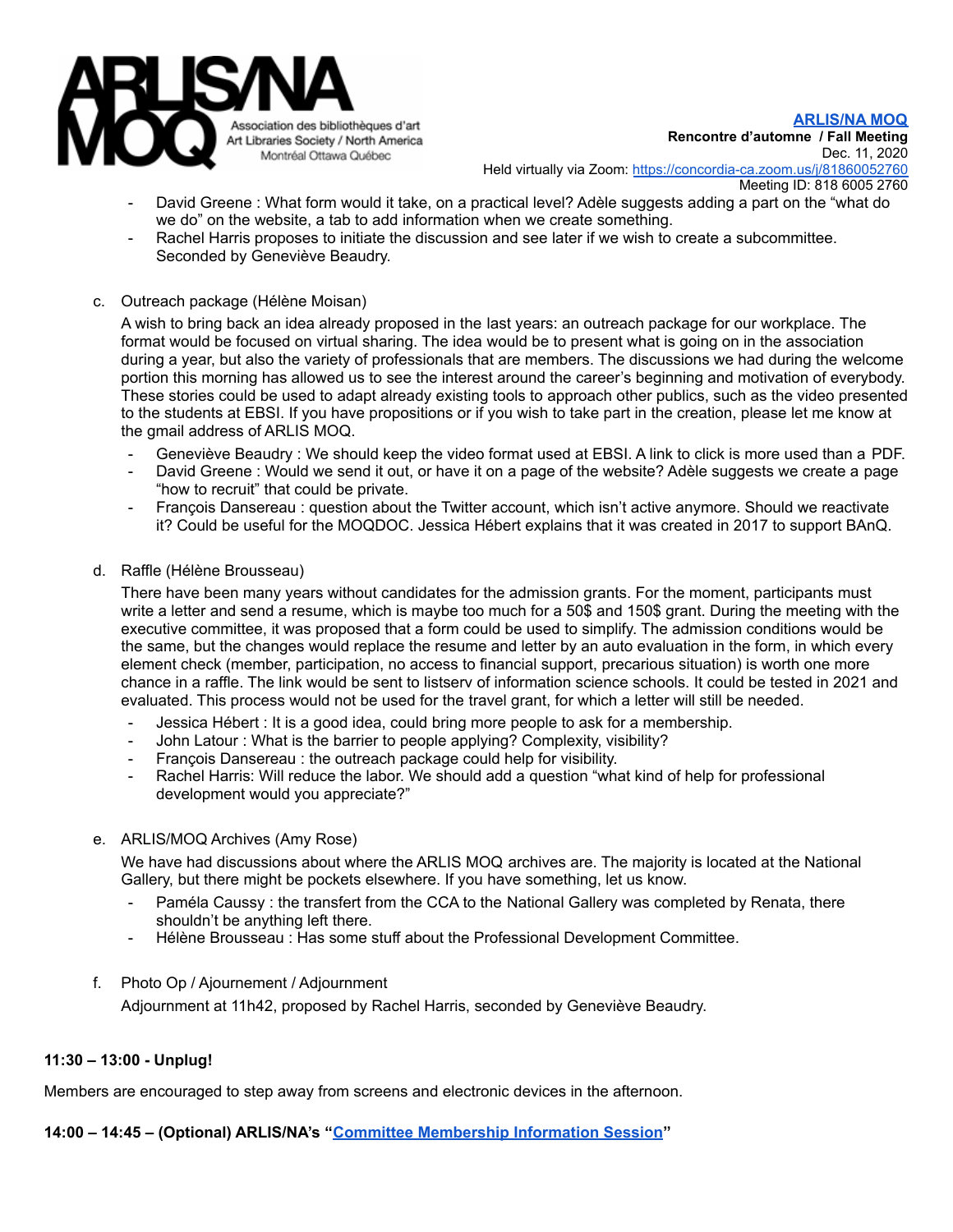

### **FRANÇAIS**

**Présences : ArteObjets, Shira Atkinson, Catherine Barnwell, Geneviève Beaudry, Hélène Brousseau, C. Campbell, Pamela Caussy, François Dansereau, Marianne Demers-Desmarais, Nancy Duff, Adèle Flannery, Jennifer Garland, David Greene, Gisèle Guay, Rachel Harris, Jessica Hébert, Tim Klähn, Pierre Landry, John Latour, Jean-Philippe Marcoux-Fortier, Gwen Mayhew, Hélène Moisan, Viveca Pattison Robichaud, Melissa Pipe, Agathe Piroir, Catherine Ratelle-Montemiglio, Amy Rose, Emeline Vidal.**

### **ARLIS/NA MOQ Rencontre d'automne 2020**

#### **9:00-10:00 Se réchauffer**

Causerie autour d'un breuvage chaud

### **10:00-11:30 ARLIS/MOQ Rencontre administrative**

- 9. Mot de bienvenue
- 10. Adoption de l'ordre du jour

Proposé par Rachel Harris, appuyé par François Dansereau

11. Adoption du compte-rendu de la dernière rencontre

Proposé par Rachel Harris, appuyé par Jessica Hébert

- 12. Rapports d'ARLIS MOQ
	- a. Rapport de la Présidente (Rachel Harris)

Alors que nous approchons des congés des fêtes - une période de réflexion, de repos et de ressourcement - je me rappelle que la gratitude et le bonheur sont profondément reliés. Je suis reconnaissante d'avoir travaillé avec les membres de notre comité exécutif et sous-comités si dévoués qui ont contribué à notre chapitre durant les défis de 2020.

- David, ton soutien pour la planification des rencontres semestrielles virtuelles et pour toutes tes questions sur le fonctionnement interne du chapitre, je sais que le chapitre sera entre d'excellentes mains durant ta présidence de 2021.
- Hélène ta diligence avec les comptes-rendus des différentes rencontres, la boîte de réception d'arlismoq, les communications et traduction, et tes multiples idées - tout ceci énergise notre chapitre.
- Amy (secrétaire aux membres) Le travail que tu as effectué pour faire le suivi des adhésions et des membres de notre chapitre nous aidera à gérer le dossier des adhésions groupées dans le futur.
- Adèle (webmestre) Notre site web et notre revue professionnelle fixent de nouvelles normes de design.
- Agathe (trésorière) a tenu le compte de nos finances durant les deux dernières années. Nous sommes reconnaissants pour ses années de service.
- Aux membres de nos sous-comités merci à tous de vous être joints à l'exécutif et de votre collaboration.
- Un merci spécial à François Dansereau Nous devons le lancement de notre numéro spécial sur les ressources audio-visuelles à toi, aux auteurs, éditeurs et à Adèle. Tu nous laisses aussi une riche documentation pour la prochaine personne qui occupera ton poste.

Points forts :

Environnement virtuel (Zoom) - contribuant à la facilité de rencontrer les membres de l'exécutif qui se trouvent dans trois différentes villes, à améliorer la communication avec les sous-comités, et à créer un vidéo pour la rencontre de présentations des associations à l'EBSI.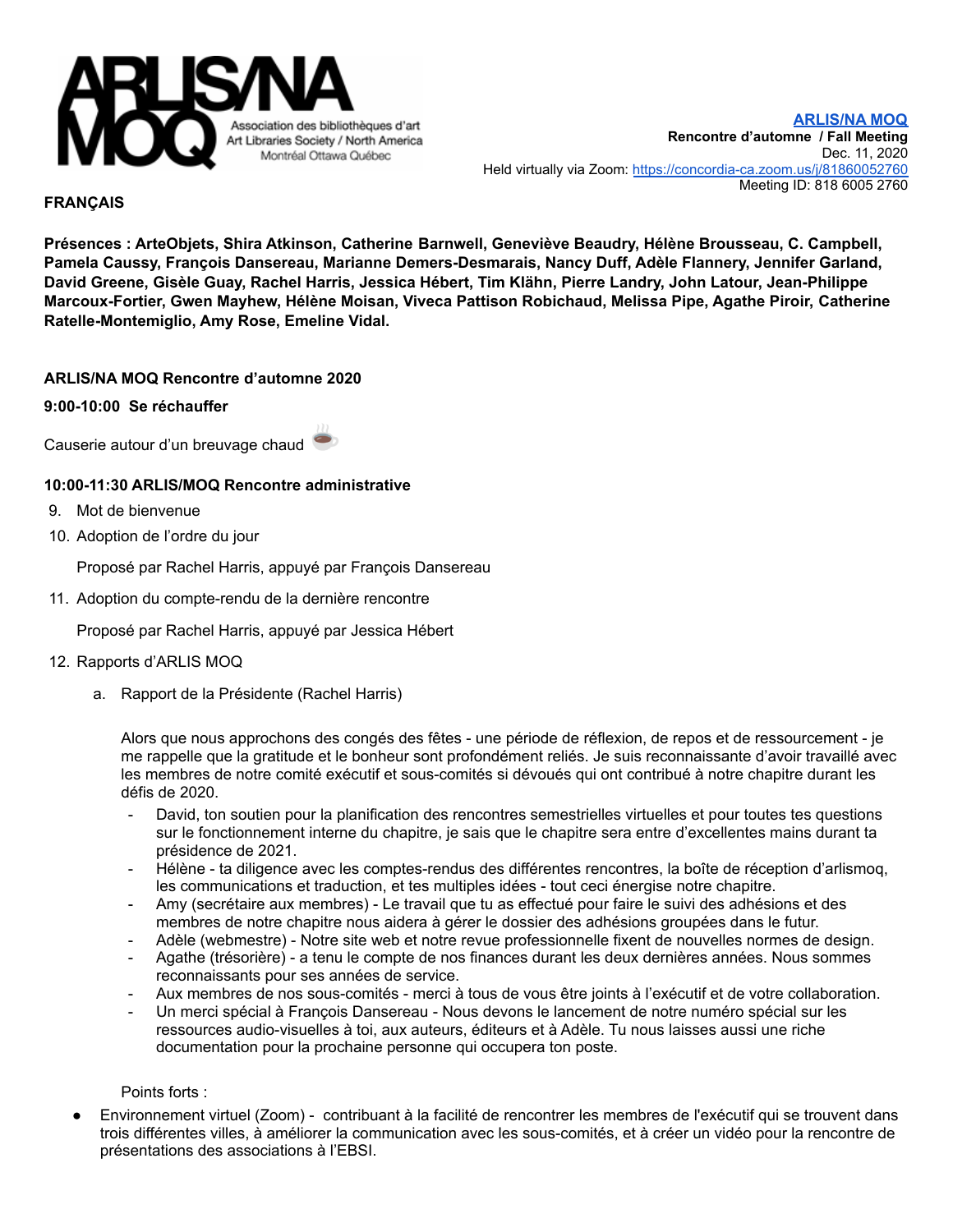

- Je travaille présentement sur le processus de transition entre les différents comités exécutifs qui se succèdent. Pour la nouvelle équipe, une rencontre est prévue en janvier - une opportunité pour consulter la personne qui occupait le rôle précédemment - ainsi que de la documentation, notamment des notes pour la préparation des rencontres du comité exécutif.
- Groupe de travail sur la diversité, l'équité et l'inclusion : l'urgent sujet des initiatives anti-racisme a été soulevé durant nos rencontres de l'exécutif, notre première rencontre semestrielle et avec ARLIS/NA. Parce que ces problématiques ne peuvent pas être résolues du jour au lendemain, je voudrais lancer un groupe de travail en 2021. Si vous êtes intéressé, vous pouvez me contacter.

En repensant à 2019, lorsque j'ai levé la main en intérêt au poste de vice-présidente du chapitre, de bonnes choses sont survenues, découlant du rôle de leadership et de la dynamique de collaboration d'équipe. S'impliquer est quelque chose que je recommande.

b. Rapport du Vice-Présidente (David Greene)

Hello everyone/bonjour tout le monde!

Il va sans dire, 2020 a présenté des défis uniques, touchant à tous les aspects de notre vie, et aux opérations d'ARLISMOQ. Alors que nous ne pouvions malheureusement pas prendre part à nos activités normales, et qu'il était difficile de manquer nos habituelles activités en personne, des opportunités sont survenues.

Notre toute première rencontre virtuelle a été un succès, prouvant non seulement à quel point il peut être facile de se connecter malgré la distance lorsque nécessaire, mais aussi qu'il est possible d'utiliser la technologie pour rejoindre des chapitres voisins, tel que nous l'avons fait avec ARLIS Ontario. Concevoir ce nouveau format virtuel de zéro ne fut pas une mince tâche, mais maintenant que nous nous sommes fait la main, le déroulement sera beaucoup plus fluide dans le futur. Il me semble que ce que nous avons appris nous aidera à intégrer des éléments numériques lors de nos futures rencontres en présentiel si nous le souhaitons, ce qui sera bien entendu un grand avantage pour un chapitre étendu dans trois villes.

Cette nouvelle situation nous a aussi donné l' opportunité de réfléchir et se mettre à jour : nous avons modifié des règlements dans l'espoir qu'ils faciliteront la communication dans notre chapitre en créant un rôle de webmestre et en invitant les membres des sous-comités aux rencontres de l'exécutif, par exemple. Nous avons pris le temps de réfléchir sur le transfert de connaissances lors des changements de comités, et avons été énergisés par les mouvements sociaux de cette année pour réfléchir aux relations de notre chapitre avec la diversité, l'équité et l'inclusion - quelque chose que nous souhaitons examiner et améliorer encore davantage dans le futur avec la création d'un nouveau comité.

Au risque de sembler cliché, je veux dire que c'est un honneur et un privilège d'être le président du chapitre pour 2021. Il y a assurément des défis à venir pour la nouvelle année. Nous pouvons seulement espérer être à nouveau capable de se rencontrer en personne d'une manière ou d'une autre dans la seconde moitié de l'année, mais tout ceci reste bien entendu à voir. Quoi qu'il arrive, la flexibilité sera nécessaire, quoi que nous avons maintenant un avantage. Au contraire de l'année dernière, je peux au moins être certain d'une chose : qu'il y aura de l'incertitude! Je prévois évaluer ce qui fonctionne bien dans nos événements virtuels pour m'assurer que nous pouvons fournir des opportunités excitantes et significatives d'engagement aux membres, peu importe la forme qu'elles prendront. Je suis aussi très emballé à l'idée de soutenir le comité de planification de la conférence 2021 dans l'organisation et l'exécution de cet événement exaltant.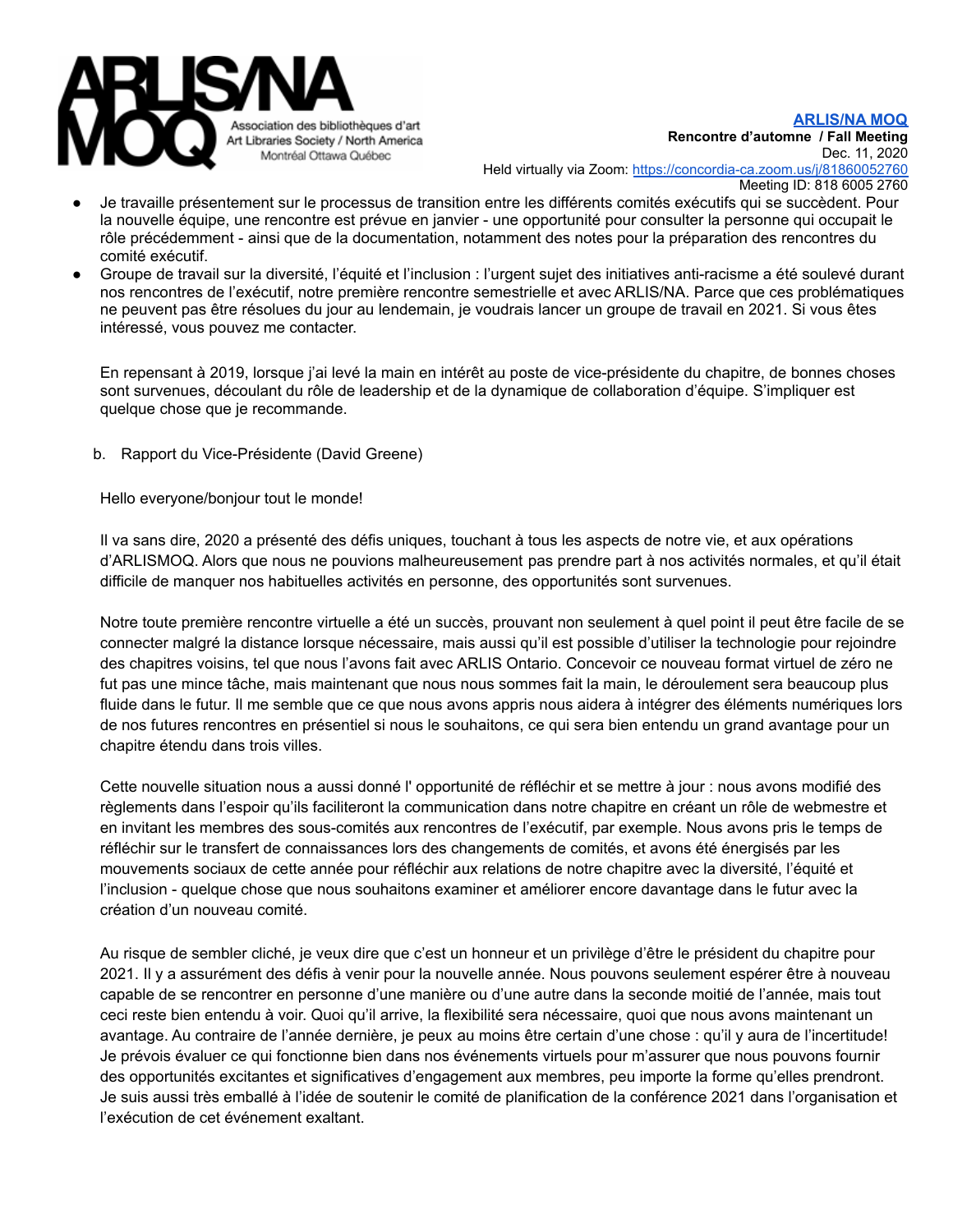

Pour conclure, je veux juste ajouter que rencontrer les défis de cette année a été beaucoup plus facile grâce à notre équipe de merveilleux collègues prenant part à tous nos comités, et je veux remercier tout le monde pour leur soutien et dévouement dans les circonstances exceptionnelles. En particulier, notre présidente sortante, Rachel Harris, qui a travaillé sans relâche pour s'assurer que les activités du chapitre se poursuivaient malgré tous les défis que cette année nous a lancés, et elle mérite la reconnaissance pour son succès à le faire.

J'ai hâte de travailler avec vous tous l'an prochain - d'ici là, profitez bien de votre congé mérité!

c. Rapport de la Secrétaire aux membres (Amy Rose)

Le nombre de membres rapporté à la rencontre du printemps demeure inchangé. Pour 2020, nous avons eu un total de 34 membres, dont 29 étaient un renouvellement et 5 étaient nouveaux. Pour 2019, le total des membres était de 45 personnes.

Je suis heureuse d'annoncer qu'en date du 10 décembre, 7 personnes ont payé leur adhésion pour 2021 : 6 renouvellements et un nouveau membre.

À propos du développement du membrariat, j'ai contacté une membre de la faculté à l'École des sciences de l'information de l'Université d'Ottawa, afin de savoir s'ils organisent un salon de l'emploi tel qu'à l'EBSI. Malheureusement ils n'en organisent pas, mais elle a accepté de faire la promotion de notre association auprès des étudiants et autres professeurs.

d. Rapport de la Trésorière / Treasurer's report (Agathe Piroir)

Il n'y a pas eu beaucoup de transactions cette année, à l'exception du don à Saint-Louis pour la conférence.

Si toutes les bourses étaient offertes, le montant des revenus serait plus bas que celui pour les dépenses. Puisque nous ne les avons pas toutes offertes dans les dernières années, ce n'est pas un problème urgent. L'impact des adhésions groupées avec ARLIS NA serait à considérer pour ce point.

| <b>OPENING SOLDE / BALANCE</b>             | le 01 août                            |    | \$3,434.72               |                       |
|--------------------------------------------|---------------------------------------|----|--------------------------|-----------------------|
| DÉPÔTS / Revenues                          |                                       |    |                          |                       |
|                                            | Adhésion/Membership                   | Ś. | 164.00                   |                       |
|                                            | Inscription/Registration              | \$ |                          |                       |
|                                            | Dons/Donations                        | Ś  | $\overline{\phantom{a}}$ |                       |
|                                            | Projet ponctuel/Special project       |    |                          |                       |
| DÉPÔT TOTAL / Total Revenues               |                                       | \$ | 164.00                   |                       |
|                                            |                                       |    |                          |                       |
| <b>RETRAITS / Expenses</b>                 |                                       |    |                          |                       |
|                                            | Bourses/Awards - Michelle Gauthier    | \$ |                          |                       |
|                                            | Contributions ARLIS/NA                | Ś  |                          | 100.00 Don à St-Louis |
|                                            | Dépenses /Activities expenditures     |    |                          |                       |
|                                            | Meetings: Spring 2019 QC              | \$ |                          |                       |
|                                            | Site web/Web hosting                  |    |                          |                       |
|                                            | Frais Mensuels /Banking & Paypal Fees | Ś. | 23.41                    |                       |
| <b>TOTAL DES RETRAITS / Total Expenses</b> |                                       | \$ | 123.41                   |                       |
|                                            |                                       |    |                          |                       |
| <b>CLOSING SOLDE / BALANCE</b>             | Pripoir                               | \$ | 3,475.31                 |                       |
|                                            |                                       |    |                          |                       |
| Agathe Piroir, trésorier/treasurer         |                                       |    |                          |                       |

ARLIS/NA MOQ - Rapport Trésorier Du 01 août au 01 décembre 2020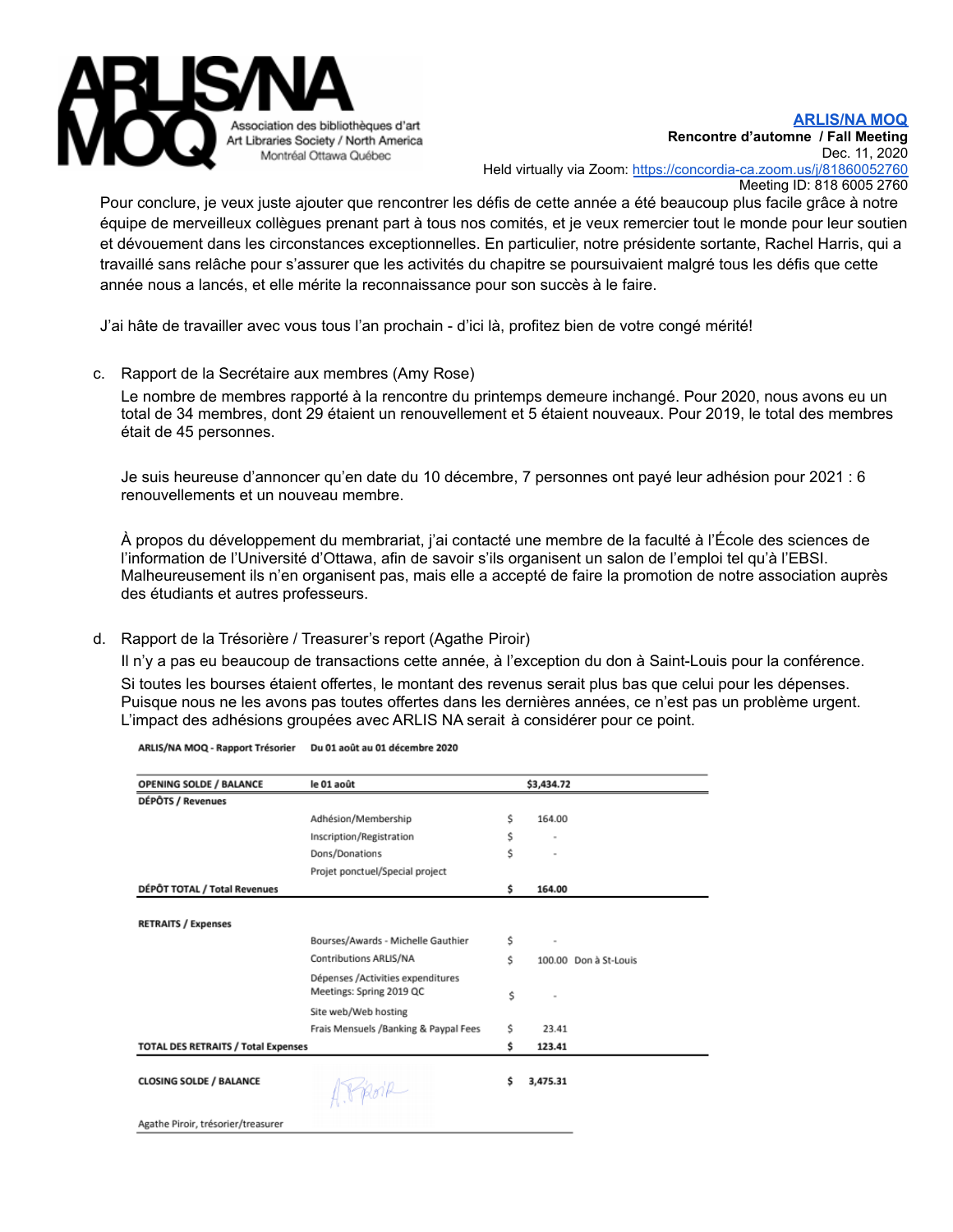

e. Rapport de la Secrétaire / Secretary's report (Hélène Moisan)

Depuis mon dernier rapport en août, la majorité de mon implication a été centrée sur le soutien de mes collègues dans les projets du chapitre (saisie, gestion des courriels et traduction). De plus, j'ai eu le plaisir de participer à une rencontre virtuelle des étudiants de l'EBSI, en compagnie d'Adèle. J'ai débuté une réflexion sur les composantes d'un kit de promotion de l'association pour les milieux de travail, projet dont je vous parlerai davantage plus tard dans la rencontre.

- f. Rapport des comités
- i. MOQDOC Editorial Committee (François Dansereau)

Les activités du Comité éditorial du MOQDOC ont été concentrées sur la préparation du numéro « Rencontres : Nouveaux horizons dans les collections audios et visuelles. » Je tiens à remercier les collaboratrices qui ont participé à la révision des textes. Je souligne également le travail d'Adèle Flannery qui explore les différentes possibilités et le potentiel de notre plateforme numérique, afin d'offrir une lecture dynamique des textes inclus dans le MOQDOC.

Un point à souligner concernant les numéros spéciaux est la valeur associée à des thèmes précis et de cibler directement les auteur.e.s potentiel.le.s. Cette formule permet de regrouper des sujets pertinents et de mettre en lumière des activités, pratiques et perspectives novatrices qui témoignent du dynamisme du travail des professionnel.lle.s de l'information. C'est une avenue à développer davantage.

Le Comité éditorial, encore une fois avec la contribution d'Adèle, a fait du ménage dans les différents textes qui avaient été rédigés et n'avaient pas encore été transférés sur le nouveau site web. Adèle configure des modules pour les textes itinérants, que ce soit des nouvelles quelconques du chapitre, les résumés des rencontres biannuelles, les avis de retraite ou de décès, les invitations, etc. Merci à la webmestre qui s'affaire à organiser ces modules.

Le Comité éditorial a rédigé une description de tâches du poste d'éditeur du MOQDOC. Ce document donne les grandes lignes des différentes responsabilités de l'éditeur.trice du MOQDOC. Plus d'une personne serait idéal pour gérer la publication et les textes itinérants. La formation d'un comité de plus d'une personne est également suggéré.

Je vais rester disponible pour faciliter la transition et le partage d'information, mais je présente aujourd'hui mon dernier rapport en tant qu'éditeur du MOQDOC. Je remercie les personnes qui ont contribué à la révision de textes et, surtout, je tiens à remercier Adèle Flannery, Simon Baril, David Greene, Mathieu Pomerleau et Rachel Harris qui m'ont épaulé dans les deux dernières années. En espérant que les bases des dernières années vont permettre le développement de la publication.

ii. Comité du développement professionnel (Hélène Brousseau and Danielle Léger)

Le comité s'apprête à lancer les deux concours de bourse d'adhésion Marilyn Berger (bourse étudiante, 37,50\$US) et Daphné Dufresne (bourse régulière 112,50\$US). Le concours sera lancé suivant la décision qui sera prise en lien avec un changement de processus d'application qui sera discuté dans le varia. Suivant la proposition de 2019 d'attribuer la bourse de voyage Michel Gauthier aux deux ans plutôt que annuellement, nous n'offrons pas la bourse cette année. Elle sera offerte, si les conditions sanitaires le permettent, en 2021 pour le congrès de 2022 qui devrait avoir lieu à Chicago, Illinois.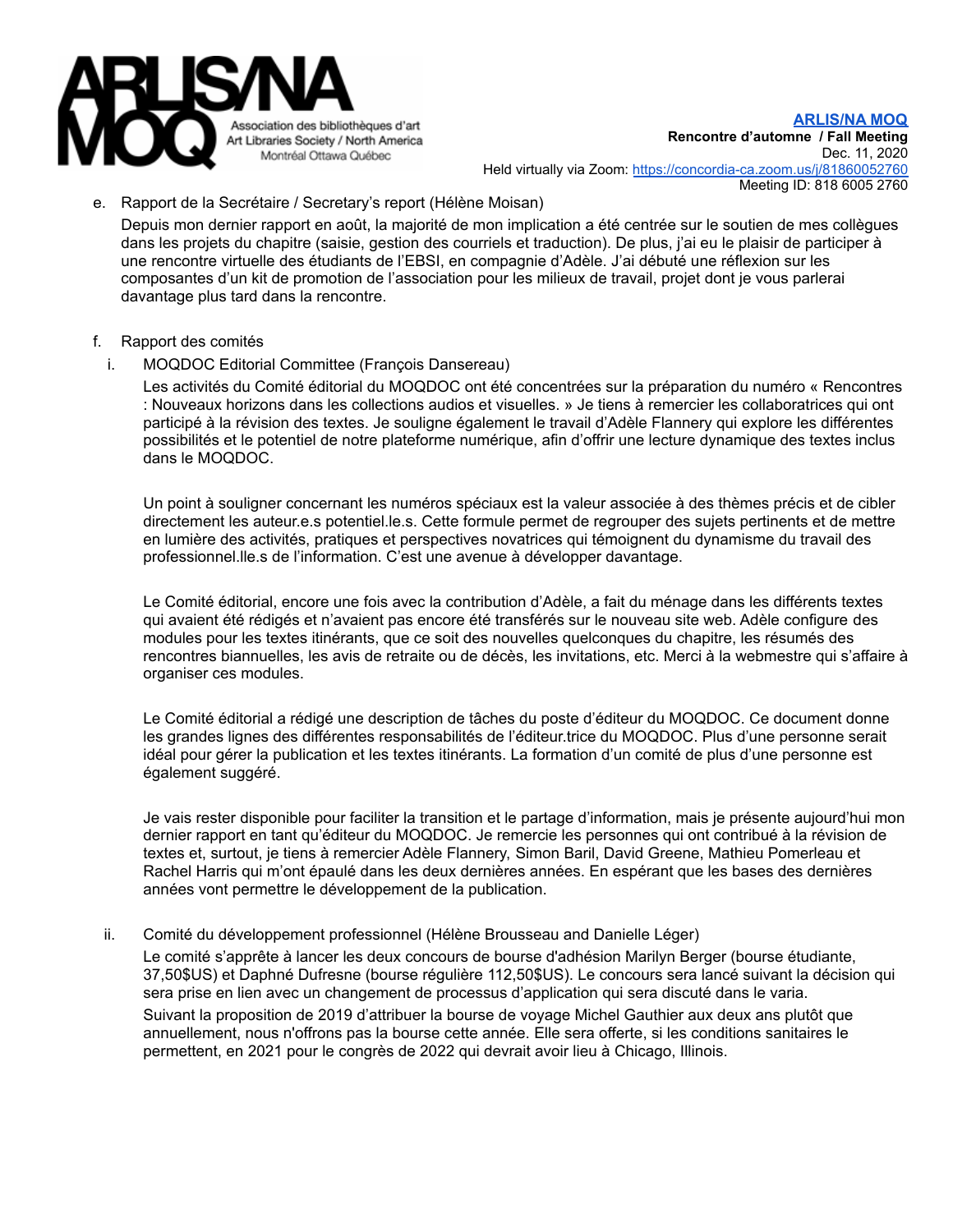

iii. Comité des nominations (Jessica Hébert pour Pamela Caussy)

Le comité de nomination a eu deux postes à combler pour le comité exécutif 2021 :

- vice-président(e)
- trésorier (ère)

Suite à deux appels de candidatures et quelques courriels de sollicitation, deux personnes ont soumis leurs candidatures :

Vice-président : *John Latour, Teaching & Research Librarian – Fine Arts, Concordia University Library I've been a member of ARLIS/NA MOQ since I was in Library school in the mid-1990s, and have always appreciated its value to the Montreal, Ottawa and Quebec communities of art information professionals. I first* served on the Executive as its Secretary in 2006, then as Vice-President in 2010, and then as President in 2011. I've greatly benefited from these experiences and from my membership to the Chapter as a whole; and I believe the time is right for me to give back to the Chapter. For these reasons, I'd like to be considered for the *Vice-President position in 2021.*

Trésorière : *Geneviève Beaudry - archiviste. Membre d'ARLIS MOQ*

*Violoniste professionnelle de carrière, Geneviève a travaillé au sein de la plupart des orchestres québécois. Le* travail autonome l'a amené à se produire tant à l'orchestre qu'en petits ensembles; elle a aussi été active en tant qu'enseignante. Elle a entamé ses études en sciences de l'Information en 2016, tout en continuant de se *produire en concert, notamment avec l'orchestre des Grands Ballets Canadiens dont elle est le premier* violon-solo. Depuis l'obtention de son diplôme en sciences de l'information à l'été 2019, elle a obtenu plusieurs contrats en milieu universitaire. À titre d'archiviste à la bibliothèque de la faculté de musique de l'Université de *Montréal, elle a procédé au prétraitement et à l'inventaire des archives du critique musical Claude Gingras. Elle a ensuite occupé les fonctions de bibliothécaire-archiviste à la bibliothèque de l'Université McGill, section* des livres rares et collections spécialisées, contribuant à la rédaction et à la mise en ligne d'instruments de *recherche dans le catalogue AtoM, procédant à la mise aux normes RDDA de nombreux inventaires au format* obsolète. Plus récemment, toujours à McGill, elle a entrepris le traitement du fonds de la syndicaliste et *féministe Madeleine Parent.*

13. Vote et accueil des nouveaux membres du comité exécutif et sous-comités

Les deux candidats proposés pour les rôles de vice-président (John Latour) et trésorière (Geneviève Beaudry) sont

votés en faveur par la majorité des membres du chapitre présents. Si quelqu'un est intéressé par le mandat d'éditeur du

MOQDOC, contacter David Greene.

Nous remercions sincèrement l'exécutif 2020 pour tous leurs efforts et leur service pendant la dernière année, surtout dans le contexte de cette pandémie qui a eu des conséquences majeures sur nos vies personnelles et professionnelles. Merci à notre présidente Rachel Harris et à notre trésorière Agathe Piroir pour les années de service au sein de notre chapitre.

Le nouveau comité exécutif d'ARLIS/NA MOQ 2021 sera comme suit :

Président : David Greene

Vice-président : John Latour

Trésorière : Geneviève Beaudry

Secrétaire : Hélène Moisan

Responsable des membres : Amy Rose

Ancien président et Représentant d'ARLIS/Canada : Rachel Harris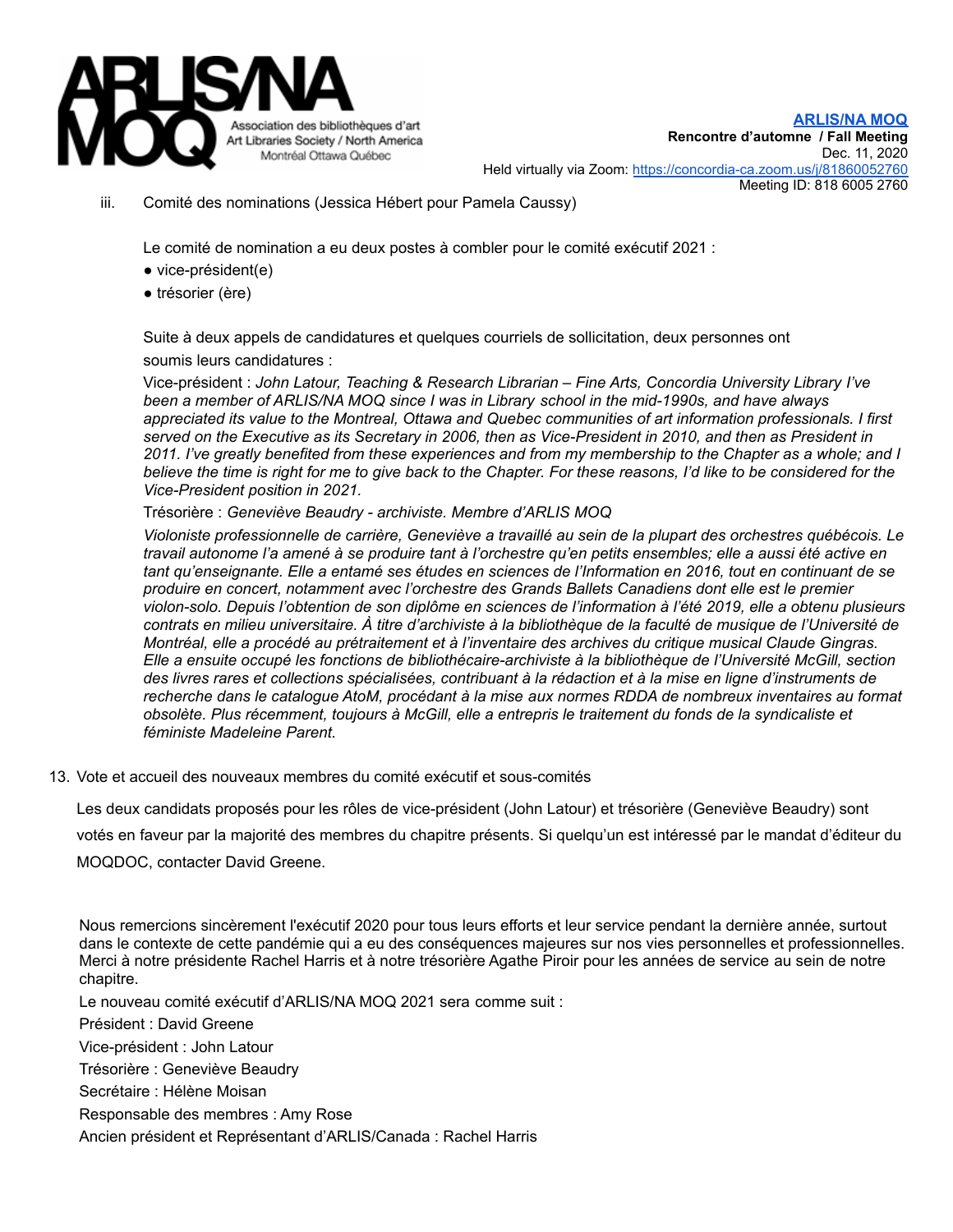

- 14. Rapport du représentant canadien d'ARLIS/NA (Simon Barry) Point reporté.
- 15. Nouvelles sur le congrès ARLIS/NA 2021 (John Latour)

Le comité responsable de la planification de la conférence ARLIS/NA 2021 est composé de Jennifer Garland, Adèle Flannery, Viveca Pattison-Robichaud, Pierre Landry et moi. Nous nous réunissons 6 fois par mois et la planification se déroule très bien.

Le thème de la conférence est "Convergence = Collaboration + Créativité" et nous avons récemment annoncé l'appel pour des propositions sur la liste de diffusion ARLIS. Si vous l'avez manqué, vous pouvez le trouver sur le site web de la conférence (arlismoq.ca/arlis-2021). Nous aimerions encourager toute personne intéressée à soumettre une proposition de présentation. La date limite est le 12 janvier 2021, et vous pouvez trouver plus de détails sur le site web.

Les dates et le lieu exacts de la conférence n'ont pas encore été annoncés car nous attendons l'approbation du conseil d'administration d'ARLIS/NA - qui devrait en faire l'annonce prochainement.

Comme ARLIS/NA MOQ est le chapitre hôte et que beaucoup d'entre vous ont proposé de se porter bénévoles pour la conférence, nous aimerions vous faire part aujourd'hui de quelques informations confidentielles - mais nous vous demandons de les garder entre nous jusqu'à ce que le conseil d'administration d'ARLIS/NA les rende officielles (car il y a des discussions avec l'hôtel qui a été choisi comme lieu de la conférence).

La conférence se déroulera du 11 au 13 mai 2021. En raison de la pandémie actuelle, la conférence sera 100% virtuelle. L'événement de trois jours comprendra également certaines activités qui auront lieu avant le début de la conférence. Plus de détails seront bientôt disponibles. Encore une fois, nous vous remercions de votre discrétion pour le moment.

En attendant, notre comité est heureux de répondre à toutes vos questions si possible; et nous serons heureux de vous revoir en mai 2021.

## Questions :

- Marianne Demers-Desmarais: comment devenir bénévole? La plupart des rôles officiels ont été attribués, mais des éléments sont toujours à déterminer. Si des gens sont disponibles pour l'événement ou ont des idées à partager, ils peuvent contacter le comité.
- Rachel Harris: des collègues de la section de l'Ontario avaient mentionné être intéressés à aider, est-ce que ce sera possible? Ils n'ont pas été encore contactés car les détails à propos de l'événement ne sont pas encore officiels.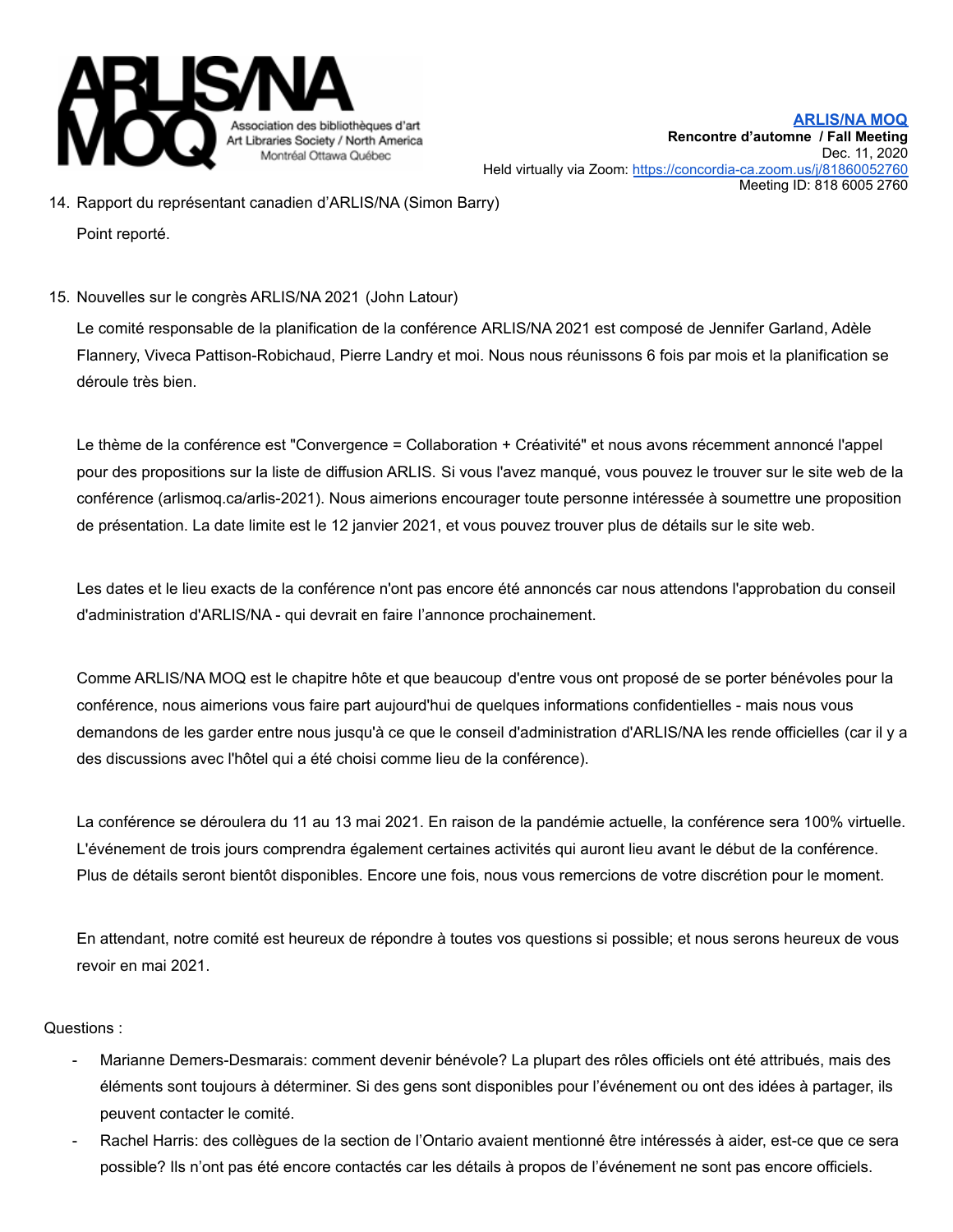

#### 16. Discussions & Varia

a. Lancement du numéro spécial du MOQDOC (François Dansereau et Adèle Flannery)

Le numéro spécial est presque complété. Un courriel sera envoyé aux membres de la liste d'envoi pour informer de la disponibilité de la publication, qui contient cinq textes. Merci aux auteurs et salutations à ceux qui sont présents pour la rencontre d'aujourd'hui (Catherine Barnwell et Melissa Pipe). Le sujet du numéro est à propos de l'espace physique en tant que technologie d'apprentissage et la gestion des collections audiovisuelles, notamment les notions d'accès et de découverte. Le lien vers le [numéro](http://moqdoc.arlismoq.ca/2020_encounters_rencontres/) est ici.

b. DEI Task Force et plan de transition (Rachel Harris)

Une conversation a été tenue par ARLIS pour connaître les actions des différents chapitres. Nous voulons proposer de lancer un groupe de travail sur la diversité, l'équité et l'inclusion pour discuter de la question.

- Adèle Flannery : Ce serait une bonne façon de connaître les idées des autres chapitres et de discuter sur comment l'appliquer localement, et vice versa. C'est un sujet important et une bonne façon de répondre au mouvement Black Lives Matter.
- François Dansereau : Est-ce que ARLIS NA donne des indications ou partage des guides sur ces questions? Un sondage a été fait, mais il revient aux chapitres de voir ce qu'elles veulent faire et ce qui convient à leur membres.
- Geneviève Beaudry : Changer les choses est une tâche quotidienne. Nous devrions en parler à chaque fois qu'il le faut, comme un échange d'idées continuel.
- Jessica Hébert : Au niveau d'ARLIS un sondage et une liste de ressources a été envoyée aux divisions et groupes d'intérêts spéciaux. Nous devrions en discuter à chaque rencontre, afin d'avoir une réflexion critique et encourager l'action. Nous devons agir dans notre communauté, à notre niveau.
- David Greene : D'une manière pratique, quelle serait la forme du groupe de travail? Adèle suggère d'ajouter une section dans la portion "ce que nous faisons" du site, pour aller y verser des informations lorsqu'on crée quelque chose.
- Rachel Harris propose d'initier la discussion et de voir plus tard si nous souhaitons créer un sous-comité. Appuyé par Geneviève Beaudry.
- c. Kit de promotion (Hélène Moisan)

Il est souhaité de ramener une idée déjà proposée par les années passées. Le format serait virtuel, pour faciliter le partage. L'idée serait de présenter ce qui se passe dans l'association durant un an, mais aussi la variété de professionnels qui sont membres. Les discussions que nous avons eu durant la première partie de la rencontre ce matin nous ont montré l'intérêt autour des débuts de carrière et des motivations de chacun. Ces histoires pourraient être utilisées pour adapter des outils déjà existants pour approcher de nouveaux publics, tel que le vidéo présenté aux étudiants de l'EBSI. Si vous avez des propositions ou si vous souhaitez prendre part à la création, veuillez vous manifester à l'adresse courriel d'ARLIS MOQ.

- Geneviève Beaudry : Nous devrions conserver le format vidéo utilisé pour la présentation à l'EBSI. Un lien à cliquer est plus utilisé qu'un PDF.
- David Greene : Nous pourrions l'envoyer ou l'avoir sur une page du site. Adèle suggère de créer une page "comment recruter" qui pourrait être privée.
- François Dansereau : question à propos du compte Twitter, qui n'est plus actif. Devrions-nous le réactiver? Ça pourrait être utile pour le MOQDOC. Jessica Hébert explique qu'il avait été créé en 2017 pour soutenir BAnQ.
- d. Tirage (Hélène Brousseau)

Pendant plusieurs années, il n'y a pas eu de candidats pour les bourses d'admission. Pour le moment, les participants doivent écrire une lettre et envoyer un curriculum vitae, ce qui est peut-être beaucoup pour une bourse de 50\$ et 150\$. Pendant une rencontre avec le comité exécutif, il a été proposé qu'un formulaire pourrait être utilisé pour simplifier le fonctionnement. Les conditions d'admission seraient les mêmes, mais le curriculum